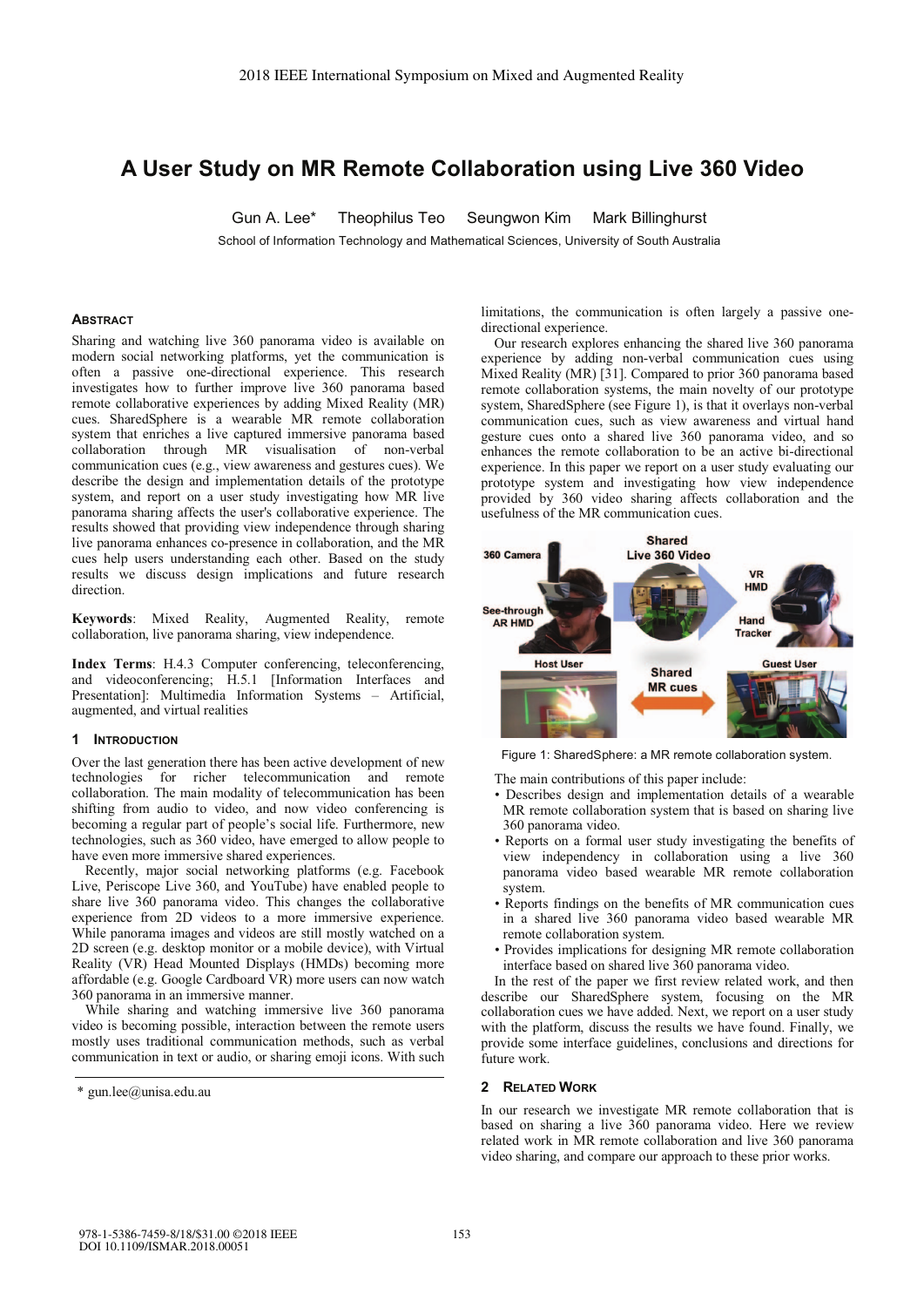# 2.1 Live 360 Panorama Sharing

Since the introduction of QuickTime VR [6], 360-degree panorama pictures and video has been a popular medium for capturing full surroundings of both real-world and virtual scenes. However, due to its requirement for off-line stitching of multiple pictures or video clips, sharing a live stream of 360 panorama video hasn't been actively used for telecommunication. Some of the prior works tried sharing static panorama images [4] or showing a live 2D video insert into a shared static panorama image [32][38] for remote collaboration using handheld mobile devices. With recent advances in mobile hardware technology, affordable 360 panorama cameras (e.g., Ricoh Theta S, Insta360, Samsung Gear 360, etc.) have become available in the consumer market. Some of these even support live streaming of 360 panorama video into social networking platforms. Facebook, Periscope, and YouTube, now support sharing of both prerecorded and live streaming 360 panorama video, and watching them on a mobile device.

There are a few examples of research projects that explore how live 360 panorama video can be used for remote collaboration. For example, Kasahara *et al.* [22] developed the Jackin Head, headgear with nine cameras around the user's head to capture and share live 360 panorama at the wearer's eye-level, with its orientation stabilized with computer vision techniques. The remote user watched the shared panorama in an HMD, giving them the impression that they were sharing the local user's viewpoint. Their research mostly focused on capturing and sharing the experience with live 360 panorama video with stabilisation, but not on active interaction between the users using MR cues. The person sharing the panorama video did not wear any display, hence voice communication was the main modality for collaboration. In comparison, our research focuses on MR visual cues shared in both directions between the two users for improved non-verbal communication.

Tang *et al.* [42] attached a 360 panorama camera on a monopod mounted on a backpack to share the wearer's surroundings from an exocentric viewpoint. The remote viewer watched the shared panorama video on a tablet with an orientation sensor. They investigated its use in a remote guided touring scenario, and found challenges in communicating location and orientation information because of lack of support for sharing gesture and other nonverbal communication cues. Our research tries to overcome these problems by applying MR techniques to provide spatial and nonverbal communication cues in a shared live 360 panorama.

### 2.2 Mixed Reality Remote Collaboration

Researchers have explored enhancing 2D video conferencing on a handheld mobile device with sharing spatial communication cues such as a pointer and drawing annotations [8][12][24][29]. To overlay annotations onto the real world objects researchers have used computer vision techniques, such as simultaneous localization and mapping (SLAM), to track and map the 3D environment  $[13][14][25]$ . These works have shown that augmented visual cues are helpful for communicating spatial information and improving the sense of being together in video conferencing using handheld mobile devices. Others have further investigated using wearable interfaces [1][15][17][19], and also sharing other modalities through augmented visual cues, such as sharing eye gaze [2][15][18][19] or hand gestures [1][17] overlaid onto the shared live video stream of the real-world environment.

These prior works focused on sharing egocentric viewpoint through live 2D video stream, hence the remote user's view was dependent on the view of the user sharing the video. To overcome such limitation and let the remote users have control of their view, researchers investigated leveraging SLAM based 3D mapping to provide navigation between key frame viewpoints used for

reconstruction [33][34]. Other researchers have also looked into sharing 3D reconstructed scenes to provide more freedom in navigation. Tait and Billinghurst [41] proposed an MR collaboration system that used offline 3D reconstruction of a physical room shared with a remote person watching and navigating the scene on a desktop interface. Sodhi *et al.* [40] attached a pair of depth cameras on a handheld mobile device to capture and share 3D reconstruction of the physical space. Their system also tracked the remote user's hand using a depth camera and visualised a virtual hand in the shared environment for pointing.

Researchers also experimented using a HMD instead of a handheld device to collaborate in a shared 3D reconstructed environment captured with a depth camera [9][10][27][43]. These systems typically supported sharing gesture cues by visualising remote user's hands, either captured with a depth camera [9][43] or represented by virtual hands controlled with handheld controllers [27]. Most recently, Piumsomboon *et al.* [36] proposed a full-body adaptive avatar for sharing gestures cues in MR remote collaboration systems.

While sharing 3D reconstructed scene for MR remote collaboration enables remote users to navigate in the shared environment with full 6 degrees of freedom, this approach usually has limitations under dynamically changing scenes and the visual quality of the 3D reconstructed model is typically worse than a video image. As an alternative, researchers also investigated sharing 360 panorama to provide the freedom of looking around to the remote user in MR remote collaboration, although it is limited to changing viewing direction but not position. One of the early examples is a work by Billinghurst *et al.* [4] which overlaid a pointer or drawings on a shared static panorama image. Recently, Müller *et al.* [32] and Ryskeldiev *et al.* [38] investigated sharing a live 2D video insert into a static panorama image on handheld mobile devices. Their systems also overlaid visual cues (drawn annotation) onto the shared panorama image. However, to our best knowledge there hasn't been much work on overlaying visual cues on shared live 360 panorama video with both users using wearable displays.

Compared to these previous works, our research focuses on enriching shared live 360 panorama video with MR non-verbal communication cues. The main novel aspect of our system is that it allows sharing of hand gestures and view awareness cues, enabling richer two-way communication between the users both using wearable displays. Similar to our earlier prototype [20], most recently, Cai *et al.* [5] demonstrated a system showing remote user's avatar (virtual head and hands) in a shared live 360 panorama. Compared to our work which shares an egocentric viewpoint, their work visualises the remote user's avatar from third person's point of view as the 360 camera is mounted on a backpack of the local user.

To our best knowledge, no formal user study was conducted with a shared live 360 panorama based MR remote collaboration system that shares visual non-verbal communication cues. Tang *et al.* [42] ran an observational user study to investigate the benefits and problems of live 360 panorama based video conferencing, yet no MR visual cues were used. View independence has been actively investigated in MR remote collaboration systems sharing live 2D video [7][26] or sharing 3D reconstructed scenes [9][13][41], yet not much with sharing live 360 panorama as in our study. The closest prior work is by Kasahara *et al.* [22] in which they focused on how does stabilizing the 360 view reduces motion sickness of the remote user. Their work also included an observational study on communication behavior but without direct comparison between dependent and independent views, nor the person sharing the live 360 video received back any visual communication cue.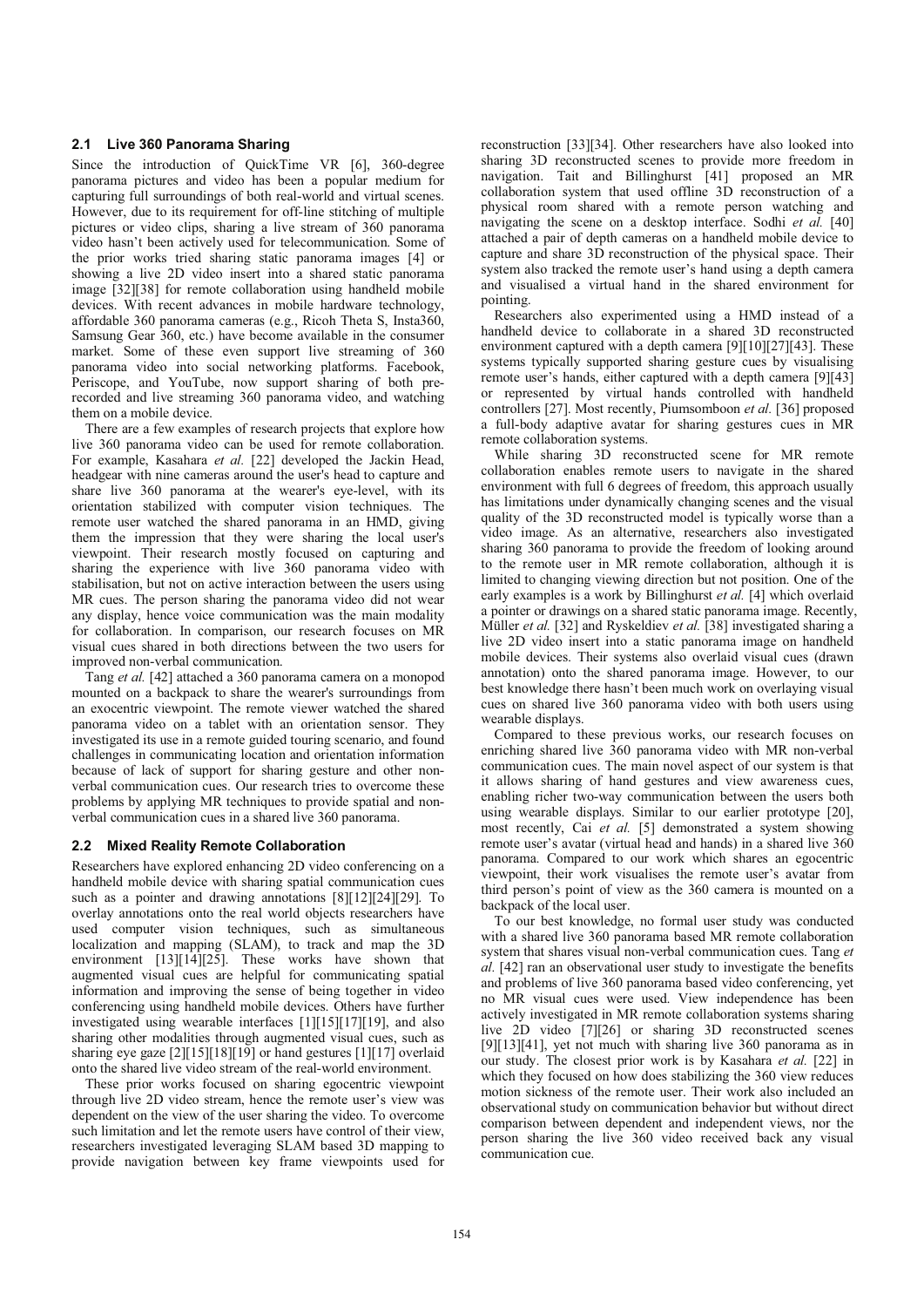### **3 SHAREDSPHERE: A MR REMOTE COLLABORATION SYSTEM**

Figure 1 shows an overview of the SharedSphere system. On the left, the host user is sharing his/her experience while wearing a 360 panorama camera mounted on a see-through Augmented Reality (AR) HMD. The 360 panorama camera captures the surroundings and shares it with the guest user (on the right of the figure). The guest user wears a VR HMD to watch the shared live panorama scene. The system also captures and shares the guest user's hand gestures as a non-verbal communication cue, and displays it on the see-through HMD the host user is wearing.

 In this section we explain the main features of the system: view independence and MR visual communication cues. The overall goal of the system design is to help the remote guest user feel that they are in the same space as the local host user through sharing live 360 panorama video, and to support natural non-verbal communication through visualising MR visual cues. The current system significantly expands on an earlier prototype [20], such as adding a halo to the virtual hand and porting to the HoloLens which provides improved head pose tracking with less drift and slightly wider field of view (35 degrees compared to 23 degrees in the previous work). In the rest of the section we give a detailed overview of the current system for understating the user study setup.

### **3.1 View Independence**

One of the main benefits of sharing 360 video is that the viewer can have an independent view from the person streaming the video. They can freely look around at different parts of the video streamed from the camera on the host user's head. However, as the 360 camera is physically mounted on the host user's head, the orientation of the video depends on the host user's head motion. When the host user looks down (as shown in Figure 2 (b)), the guest user's view also changes according to the host user's head motion. This also occurs when the host user is looking left or right which results in the shared scene turning around in the guest user's view, causing disorientation and restricting the guest user's viewing freedom.



Figure 2: View independence: (a) the shared panorama is properly oriented when the local host (left) user's head is posed upright; (b) dependent view  $-$  the shared panorama rotates as the local host  $turns$  his head; (c) independent view  $-$  the shared panorama is shown at fixed orientation to the remote guest (on the right), independent from the local host's head rotation.

To overcome this problem, the system tracks the host user's head orientation with a tracking sensor and counter-rotates the panorama, so that the world view shown on the guest user's side remains at a fixed orientation independent from the host's head motion (see Figure 2 (c)). In case the guest user wants to follow the host user's view direction, the guest user can choose different viewing modes. For example, fixing their view to match the host user's view, or rotating freely only in the pitch direction so that the panorama scene will remain level, yet the heading will be synchronised with the host user's view direction.

# 3.2 Mixed Reality Visual Communication Cues

#### $3.2.1$ View awareness cues

The guest user can look around the shared scene independently from the host user's view direction, so it becomes difficult for the guest user to tell where the host user is looking (and vice versa for the host user). To help the users understand each other's view direction, the system represents a *View frame* of the other user with a coloured rectangle (see Figure 3 (a) and (c)). This shows the guest user exactly what the host user is seeing and vice versa.



Figure 3: View awareness cues: (a) a View frame indicating the host user's view in the guest user's view, (b) a View arrow in the guest user's view, (c) & (d) a View frame and a View arrow in the host user's view.

When the two users are looking in very different directions, the other user's *View frame* will be out of the view and can't be seen. In such cases, the system shows *View arrow*, a virtual arrow that points in the direction where the other user is looking (see Figure 3 (b) and (d)). When the user rotates their head, the size of the arrow gets smaller as the user's view gets closer to the other user's view, and it disappears when the *View frame* is fully visible.

#### 322 Virtual hand

Our system also supports natural gesture communication. Gestures are one of the main non-verbal communication cues that help facilitate collaboration. In the SharedSphere system the guest user can easily see video of the local host user's hand gestures captured in the shared 360 panorama. On the other hand, to allow the host user to see the guest user's hand gesture, the system shows a virtual representation of the guest user's hand on the host user's see-through HMD (see Figure 4). The virtual hand is animated based on the guest user's hand motion captured using a hand tracking sensor. During an initial demonstration we noticed various hand gestures made by remote guest users. They included deictic gestures, such as pointing at objects or direction, presenting or introducing objects with an open hand, as well as symbolic (e.g., indicating numbers or showing actions), and social gestures (e.g., waving hands or thumbs up for expressing preference).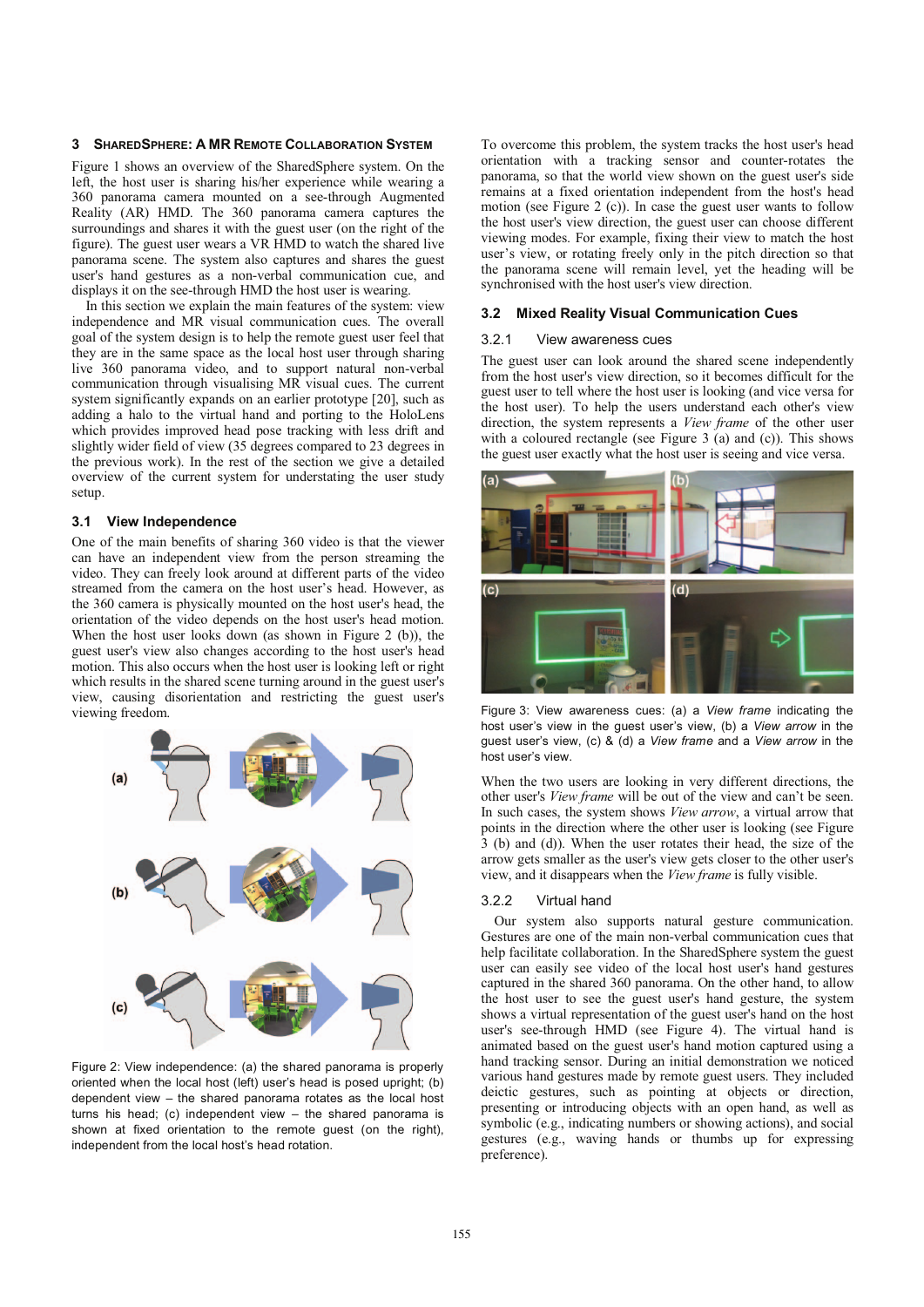When the virtual hand is out of the field of view, it becomes hard for the host user to recognize or follow the guest user's virtual hand. To overcome this problem, we took an approach similar to the concept of Halo [3], and added a glowing effect around the virtual hand. The size of the glow increases as the virtual hand moves away from the view frustum so that at least a part of the glow will be still visible to the user. The glow was visible as long as the system can track the guest user's hand, regardless of the two users facing opposite directions. From pilot trials we found it is better to show the glow even when the virtual hand is visible, as turning it off broke its connection with the virtual hand making it less obvious how it is related to the hand position. A preliminary test was held to verify the usefulness of the halo with four people trying to find and tell the pose (paper, scissors, rock) of a virtual hand randomly held around the user's view. Each user having several trials with and without halo, we found users taking significantly (*t*(62)=-5.14, *p*<.001) less amount of time with halo (*M*=3.2 seconds, *SD*=1.1; without *M*=6.0, *SD*=2.8). Without halo, there were also few cases where people took extremely longer than other trials (more than 20 seconds) that we had to exclude them as an outlier. Note that unlike in the test where users purposely looked for the virtual hands, in a real world task, it is very unlikely that a user will notice the virtual hands placed outside the field of view without being told.



Figure 4: A Virtual hand and its halo in the host user's view: (a) deictic gesture, (b) symbolic gesture indicating number four, (c) & (d) halo enlarged as the virtual hand moves out of the view.

# **4 IMPLEMENTATION**

The prototype system is built with AR and VR HMDs for the local host and remote guest users, correspondingly. The local host user wears a Microsoft HoloLens [30] optical see-through AR HMD, while the remote guest user uses an Oculus Rift [35] DK2 VR HMD driven by a PC (Intel Core i7 6700HQ 2.6GHz CPU, 16GB DDR4 RAM, NVIDIA GeForce GTX 1070 GPU) running the Microsoft Windows 10 operating system. The HoloLens and the VR PC communicated over a Wi-Fi connection. To capture the surroundings of the host user, a Ricoh Theta S [37] 360 panorama camera is mounted on the front slide of the HoloLens. The Ricoh Theta S is capable of live streaming stitched 360 panorama video over a USB connection with 1920 x 1080 resolution at 15 frames per second, or 640 x 360 at 10 fps over Wifi (we used a USB connection in the user study). A Leap Motion [28] hand gesture sensor is mounted in front of the VR HMD for capturing the guest user's hand motions which is shared to the host user.

The software was developed using the Unity 3D [44] game engine (v5.5.1f1). To visualise the shared environment on the guest user's side, live 360 panorama video was texture mapped onto a sphere centered at the guest user's virtual camera. The orientation of the sphere was decided based on the view mode and the head orientation of the users shared with each other over the network. When using the dependent view, the sphere was oriented fixed to the guest user's head, while in the independent view it was following the local host user's head orientation. The system also supported combinations, such as only the heading (yaw) fixed to the guest user's head orientation but the pitch and roll updated based on the host user's head to level the panorama video.

The MR visual cues were overlaid on the panorama sphere for the guest user, and visualised on the optical see-through display for the host user. The view awareness cues were updated based on the shared head orientations of the two users, while the *Virtual hand* was animated based on the hand tracking data. The visualisation of the MR cues was calibrated to compensate for the offset between the panorama camera lens and the see-through display on the HoloLens. In our current implementation, we performed the calibration assuming the focus of the users was at about 1.2 metre of distance which matched well with the experimental setup for the user study. To improve the accuracy of the MR visualisation in future revisions, we plan to use the depth sensors on the HoloLens to update the calibration in real-time.

Visualisation of the MR cues also took the field of view of the displays into account. While the size of the *View frame* shown to the remote guest was matched to the field of view of the HoloLens display, matching the size of the remote guest's *View frame* shown on the HoloLens to the field of view of the VR HMD makes hard to view it on the HoloLens with narrow field of view (approximately 35 degrees) rendering the cue unusable. To overcome this problem, we traded the correct size of the *View frame* for its function of indicating the view direction. In our implementation, the size of the *View frame* representing the guest user was set to approximately 50% of field of view of the HoloLens display. While the *View frame* was not accurately representing the field of view of the remote guest, it did indicate the viewing direction of the remote guest. The Virtual hand also had a similar problem. While it was visualised at full size in the VR HMD, the Virtual hand was scaled down to be more easily viewed on the HoloLens, yet its position and orientation was preserved to make sure the deictic gestures would be kept valid.

### 5 USER STUDY

### **5.1 Experimental Design**

We conducted a user study with the main goal of investigating the benefit of sharing live 360 panorama video in a MR remote collaboration system. The main research question of the user study was *"How would providing view independence through sharing live 360 panorama video affect the remote collaboration?"* As the main independent variable we chose view independence with two levels: (1) dependent and (2) independent views. With the independent view, the remote guest user can freely control his view direction by turning his head, while in the dependent view, his view direction is fixed to the local host user's view direction. We note that while our prototype system provided more options of viewing modes (e.g., synchronising only the heading) as described in 3.1, we limited it to the two modes (dependent and independent views) for the experiment. Also note that the physical field of view was identical between the two conditions. We postulated that the view independence will affect various aspects of the collaborative experience, including task performance, sense of being together (a.k.a. co-presence), mental task load, and discomfort.

The experiment used a within-subject design with two conditions: dependent view and independent view. Due to the nature of the collaborative task, another factor was the two roles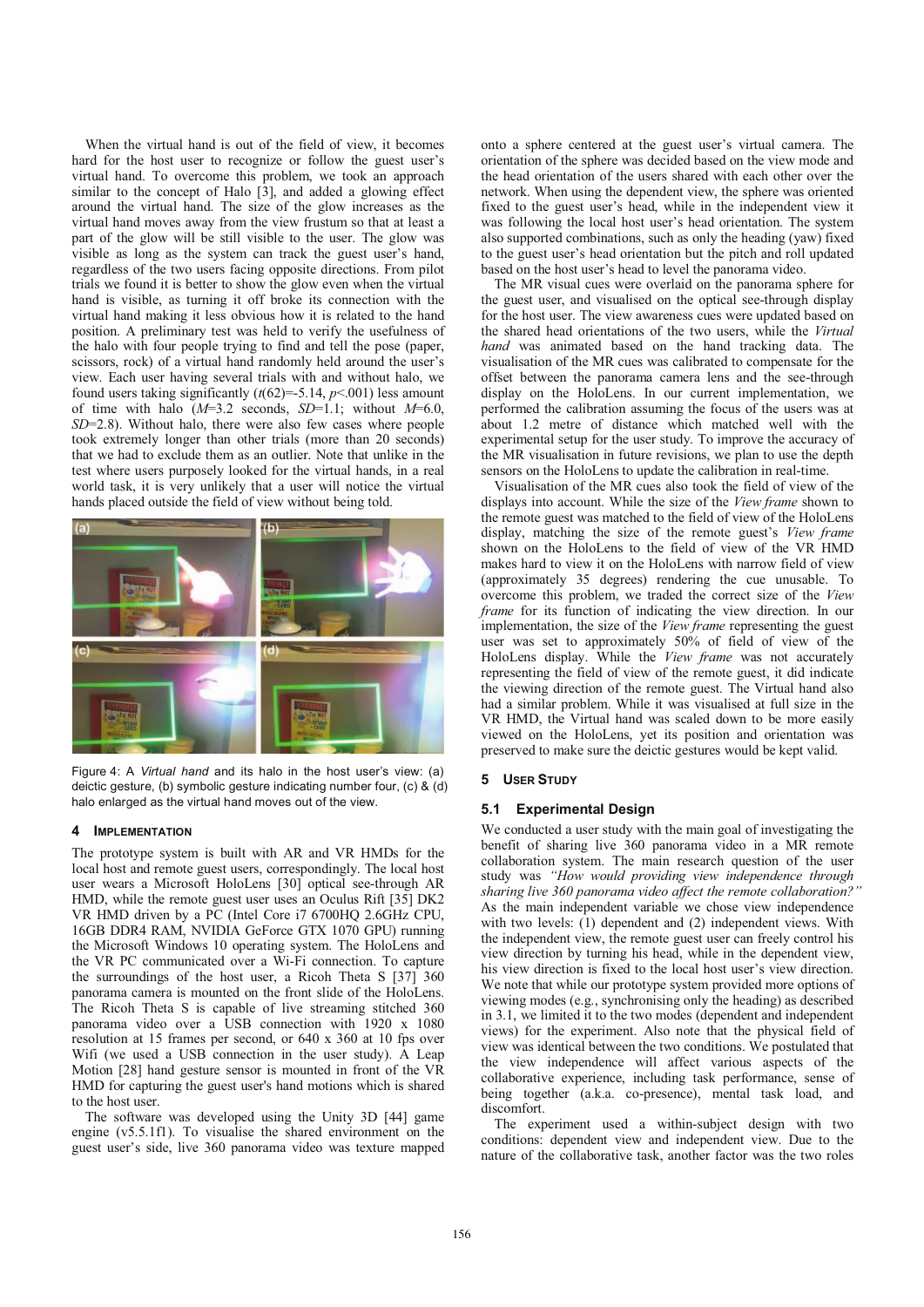that participants could take: local host or remote guest. We let the participants experience both roles, hence they had four trials (two conditions x two roles) in total. The order of the conditions and roles were counter balanced between participants.

As an objective measure, we measured task performance with task completion time, recorded in a system log file. We used questionnaires as subjective measures, the Networked Mind Measure of Social Presence Questionnaire [16] and MEC Spatial Presence Questionnaire [45] for measuring sense of being together, and for measuring mental load we used Subjective Mental Effort Question [46]. We also used Simulator Sickness Questionnaire [23] to measure discomfort. After experiencing the two view conditions under each role, we asked users to choose which condition they preferred, and also give feedback on what they liked or disliked about each condition.

The secondary research question of the user study was *"How would different MR visual cues overlaid on the shared live panorama help users collaborating in different roles?"* We note that our interest was more on exploring and investigating how different visual cues are accepted by the users and what to improve, rather than strictly comparing each of the cues to prove one is better than another which would require each visual cue to be introduced as an independent variable, making the experiment overly complicated. Under this notion, we took an approach of mainly collecting feedback from the participants through rating and open questions.

# **5.2 Experimental Task and Setup**

Similar to prior work [15][25], the experiment took place in an room divided into two sections, one side for the local user (Figure 5 (a) and (b)) and the other for the remote user (Figure 5 (c)). The users were not able to see each other but were able to talk to each other in a natural way. The local host user's side had a desk and bookshelves where various objects were placed. The local host user wearing a HoloLens stood at the middle of his section being able to freely move around to perform the task. The remote user wearing an Oculus Rift DK2 HMD was seated on a turning chair. For the experiment, the 360 panorama video was shared over USB connection for better resolution (see section 4 for details).



Figure 5: Experimental setup: (a) 360 panorama picture of the local host user's space, (b) setup on the local host user's side, (c) setup on the remote guest user's side.

The experimental task was a search task where both users should collaborate with each other to find a set of target objects in the task space and place them on the desk. The target objects were 54 sticky notes with different symbols printed on them (see Figure 6). Half of the symbols were a combination of common geometric shapes (e.g. a circle in a square, a plus sign in a circle, etc.), while the other half were more complicated shapes with various curves and lines. The target objects were randomly placed around the local host user's task space. This could be on a wall, bookshelf, or a computer monitor. The target objects were relocated in each condition to prevent participants memorizing their locations.

The set of symbols to look for in each condition was randomised. The target symbol was revealed only to the remote guest user, appearing on the HMD screen one by one, mimicking a situation where a remote expert instructed a local worker to find something in the task space. The participants were free to talk to each other to discuss the target object to find, including describing its shape verbally or with hand gestures. They were allowed to develop their own strategies for completing the task.



Figure 6: Targets symbol (in the bright white square) shown in the guest user's HMD.

### **5.3 Experimental Procedure**

Participants participated in pairs. The experiment started with the participants signing a consent form, and answering demographic questions. Then the participants were shown the SharedSphere system and the study task. A training session followed where participants tried the interfaces provided in each role in the collaboration. During this, participants were given an explanation about view independence, the view indication cues, and gesture communication, as they tried out each feature. They also tried performing sample tasks with a couple of target objects. Once familiarised with one side of the system, they swapped roles to try the other side. At the end of the training participants were asked to answer SSQ to ensure they were not experiencing any serious motion sickness before performing the main experimental trials.

The experimental trials were divided into two sessions, one for each role in the collaboration. Participants were assigned to one of the roles randomly, then they swapped their roles after finishing the first session. Each session included two experimental trials in a different condition: dependent or independent view. The order of the condition was counter balanced between participants. After finishing each session, participants were asked to answer a session questionnaire which included ranking the conditions based on their preference, choosing what system feature they liked, and qualitative feedback on how to improve the system.

In each trial, participants performed the experimental task under a given condition. They were asked to find 8 target objects, one by one. The target object location was shuffled in each condition to prevent memorizing their position. After each trial, participants answered a questionnaire with subjective ratings items on the given condition. The experiment took an hour on average.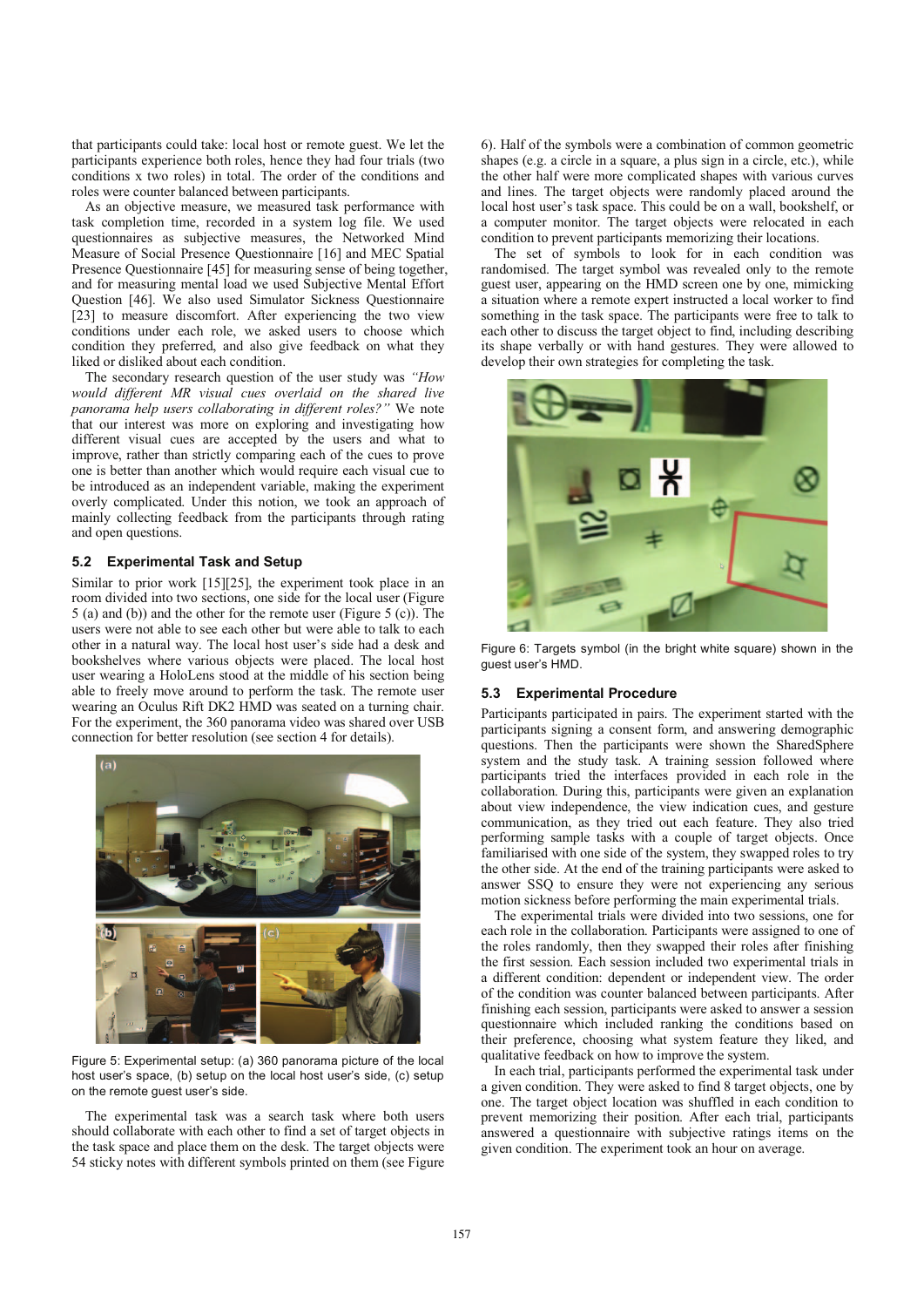### **6** RESULTS

In this section, we report on the statistical analysis ( $\alpha$ =.05, unless noted otherwise) of the user study results, and summarise the qualitative feedback collected from the participants.

### 6.1 **Participants**

We recruited 12 participants (9 male, 3 female) with their ages ranging from 22 to 45 years old (*Mean*=31.7, *Standard Deviation*=7.3). Most pairs of the participants knew each other well, with half of them stating they knew each other more than a year, only one pair stated they met about a week ago. They described their relationship with their pair as colleagues (50%), friends (33.3%), or family (16.7%).

Except for one person, participants had been using video conferencing at least a few times a year. Two thirds of them were using it at least a few times a month. Participants were mostly familiar with AR or VR interfaces, with rating  $\frac{1}{4}$  or higher on a 7point Likert item (1: novice  $\sim$  7: expert) asking how much familiar they are with AR/VR interfaces.

### **6.2 Task Completion Time**

Participants took slightly longer time to complete the task under the independent view condition (*M*=234.0 seconds, *SD*=73.6) compared to the dependent view condition (*M*=215.8, *SD*=49.1). A Shapiro-Wilk test indicated that the independent view condition was not normally distributed (*p*=.023), so a Wilcoxon Signed Rank test was used and found no significant difference between the two conditions  $(Z=1.16, p=.246)$ .

# 6.3 Subiective Rating Questionnaires

#### 6.3.1 Co-Presence

We used the co-presence subscale of the Networked Mind Measure of Social Presence Questionnaire [16] which consisted of six rating items on a 7-point Likert scale (1: strongly disagree  $\sim$  7: strongly agree). Figure 7 shows the average rating results of each condition. Participants in the remote guest user role gave a higher rating to the independent view condition (*M*=5.514, *SD*=0.830) compared to the dependent view condition (*M*=4.972, *SD*=1.197). A similar trend was found with the participants in the local host user role (dependent view: *M*=5.125, *SD*=1.236; independent view:  $M=5.625$ ,  $SD=0.669$ ). Factorial analysis of the results using a twoway repeated measures ANOVA revealed there was a significant effect of view independence  $(F(1,11)=5.202, p=.044)$ , while no significant difference was found between the roles  $(F(1,11)=0.173)$ ,  $p=0.686$ ) and the interaction effect was not statistically significant (*F*(1,11)=0.018, *p*=.895).



Figure 7: Results of co-presence questionnaire (7-point Likert scale from 1 to 7, the higher the better; D: dependent View, I: independent View; \*: statistically significant).

#### 632 Spatial Presence

To investigate if the conditions affected the participants' sense of being at a remote location, we used questions from the Self Location subscale of the MEC Spatial Presence Questionnaire [45] which consisted of four 5-point Likert scale rating items (1: fully disagree  $\sim$  5: fully agree). As the local host user does not experience being in a remote place, the participants were asked to answer these questions only when they were in the role of the remote guest user. Results showed a trend of participants giving a slightly higher rating in the independent view condition (*M*=3.73, *SD*=0.71) than in the dependent view condition (*M*=3.23, *SD*=0.80), yet the difference was not statistically significant  $(t(11)=2.15, p=.0547)$ .

#### 6.3.3 Mental Effort

To compare the participants' mental effort in each condition, we used Subjective Mental Effort Question [46] which is answered on a rating scale ranging from 0 (not at all hard to do) to 150 (tremendously hard to do). As shown in Figure 8, participants in the role of a local host user gave an average rating of "A bit hard to do" level to both of the view conditions (dependent view: *M*=26.4, *SD*=14.4; independent view: *M*=22.7, *SD*=18.5). As a remote guest user, participants gave average rating slightly above "Fairly hard to do" level (dependent view: *M*=44.3, *SD*=30.6; independent view: *M*=40.0, *SD*=28.8). A two-way repeated measure ANOVA  $(a=0.05)$  indicated that the remote guest users felt significantly more demand in mental effort to complete the experimental task  $(F(1,11)=7.867, p=0.017)$ , while the independent view only marginally reduced the ratings  $(F(1,11)=0.819, p=0.385)$ . There was no significant interaction effect between the two factors  $(F(1,11)=0.014, p=0.907)$ .



Figure 8: Results of subjective mental effort question (rating scale from 0 to 150; the higher the more mental effort demanded; D: dependent View, I: independent View; \*: statistically significant).

#### 6.3.4 Simulator Sickness

Figure 9 shows the results of Simulator Sickness Questionnaire [23] which comprises of fourteen symptoms rated on a Likert scale of (0: none  $\sim$  4: severe). The rating items are aggregated into three subscales (nausea, oculomotor, and disorientation) by taking a sum of seven items in each subscale. While the original questionnaire had a weighting factor for each subscale, for simplicity and better understanding of the results, we report on the values without weights which results in each subscale ranging from 0 (none) to 21 (severe). The statistical analyses on the weighted results also lead to similar conclusions, hence here we only report on the unweighted results.

Overall, the participants reported only mild symptoms in both conditions across all subscales with average ratings not being higher than 7 in most cases. As some of the data set was found not normally distributed, we used Wilcoxon Signed Rank tests and found the overall rating was statistically significantly below average (10) in both the dependent  $(Z=2.41, p=0.016)$  and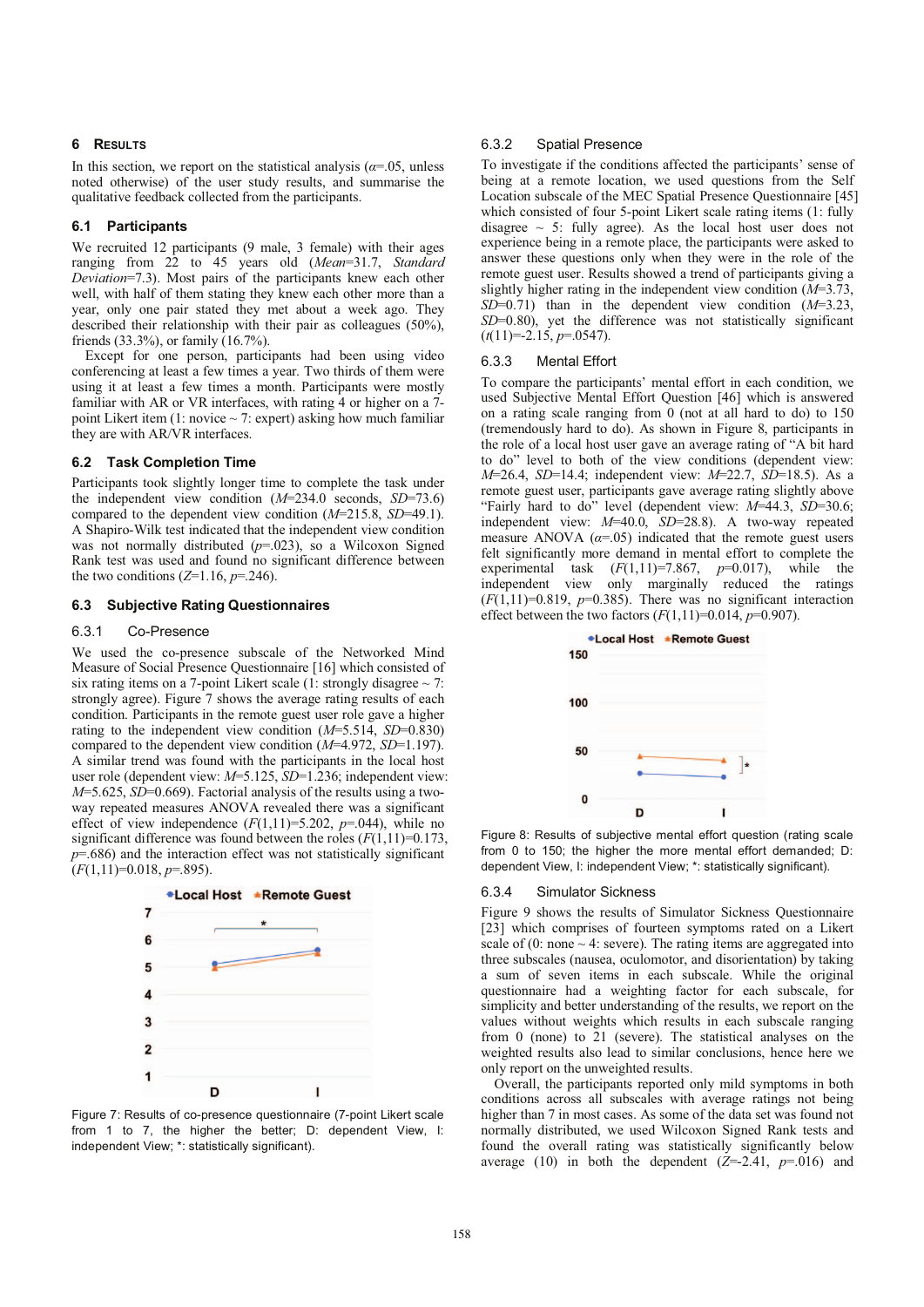independent  $(Z=1.98, p=.048)$  view conditions. No statistically significant difference was found between the dependent and independent view conditions in the overall value (*Z*=-1.33, *p*=.184), nor in any of the subscales (nausea: *Z*=-0.99, *p*=.322; oculomotor: *Z*=-1.35, *p*=.177; disorientation: *Z*=-1.01, *p*<.05).



Figure 9: Results of simulator sickness questionnaire (0: none  $\sim$  21: severe: Error bars represent standard errors).

### **6.4 Preference on Views**

#### 6.4.1 Remote quest user

From the remote guest's point of view, more than half of the participants (7 out of 12) preferred the Independent view, while three participants preferred the Dependent view, and the rest (2 out of 12) showed no preference (see Figure 10). A one-sample Kolmogorov-Smirnov test showed the distribution of the choices was significantly different from evenly distributed random choices (*Dmax*=0.499, *p*<.01).



Figure 10: Preference between dependent and independent views.

Those who preferred the independent view explained that one of its benefits was being able to look around freely and work on the task independently. Participants mentioned, *"I was able to look to where I wanted to." "I was able to help my partner look and find things on my side as well." "I could move my head and see my own view rather than keeping my head in one place and watching my partners view."* One of the participants valued the benefit of having the control of the view even when being aware of the problem of jittery motion in the independent view when the local host move quickly, mentioning, *"I like being able to look where I want to, even though it was more choppy."* In contrast, some participants mentioned the independent view was causing less motion sickness than the dependent view, saying *"I could freely move to actively help find the object, it also made me feel less sick than the dependent view." "It caused less dizziness and both users could complement each other in the finding task."*

Those who preferred the dependent view were mostly concerned with the visual discomfort which happened when the local host user moved fast and the view became jittery due to leveling the view got out of sync. They mentioned, *"I got very dizzy in the independent view," "(dependent view) can decrease the discomfort I got."* One of the participant also mentioned directing the local user's movement being easy, saying, *"It was easier to just direct my partner, even if it might have been easier to look for it myself."* 

Those who had no preference between the conditions mentioned that they both had pros and cons and so would better to freely switch between them. They explained, *"I don't feel as sick in the dependent view but I also like to be view independent." "It would be good to switch between the independent and dependent view. When you just want to watch, the dependent view is better but when you want to look around and guide the local user in a more hands-on approach, the independent view is better.* 

#### 6.4.2 Local host user

From the local host's perspective, half of the participants preferred the independent view condition (6 out of 12), while the rest mostly stated no preference between the two conditions (5 out of 12), and only one participant preferred the dependent view condition (see Figure 10). A one-sample Kolmogorov-Smirnov test showed the distribution of the choices was significantly different from random choices (*Dmax*=0.583, *p*<.01).

Those who preferred the independent view explained, *"I found my partner was able to communicate with me better," "My partner can look around and help me find the sign as well," "I can let him find the target instead of me." "my partner can also look around, which makes it like two people doing the task.".*

Among those having no preference, two mentioned both conditions had pros and cons, *"I think both views have strengths depending on the task," "I do enjoy being more involved in the game (collaboration) for a dependent view condition but I feel that it is faster and easier for my partner to do in the independent view."* Others mentioned that they didn't felt much difference.

One participant preferring the dependent view explained he could be more focused on the task in this condition as the remote partner was behaving passive, saying, *"I could focus on finding the symbols (by) myself and it was a lot quicker.* 

# 6.5 Usefulness of Visual Cues

At the end of each session, we asked participants about how much the three visual cues (*View frame*, *View arrow*, and *Virtual hand*) were useful for each role in collaboration. The answers were given with rating on a 7-point Likert scale item (1: very useless  $\sim$ 7: very useful). Figure 11 summarises the results.



Figure 11: Results of rating on how much each visual cue was useful  $(1:$  verv useless  $\sim$  7: verv useful: *Median* with *Inter-Quartile* Range in error bars; \*: statistically significant difference).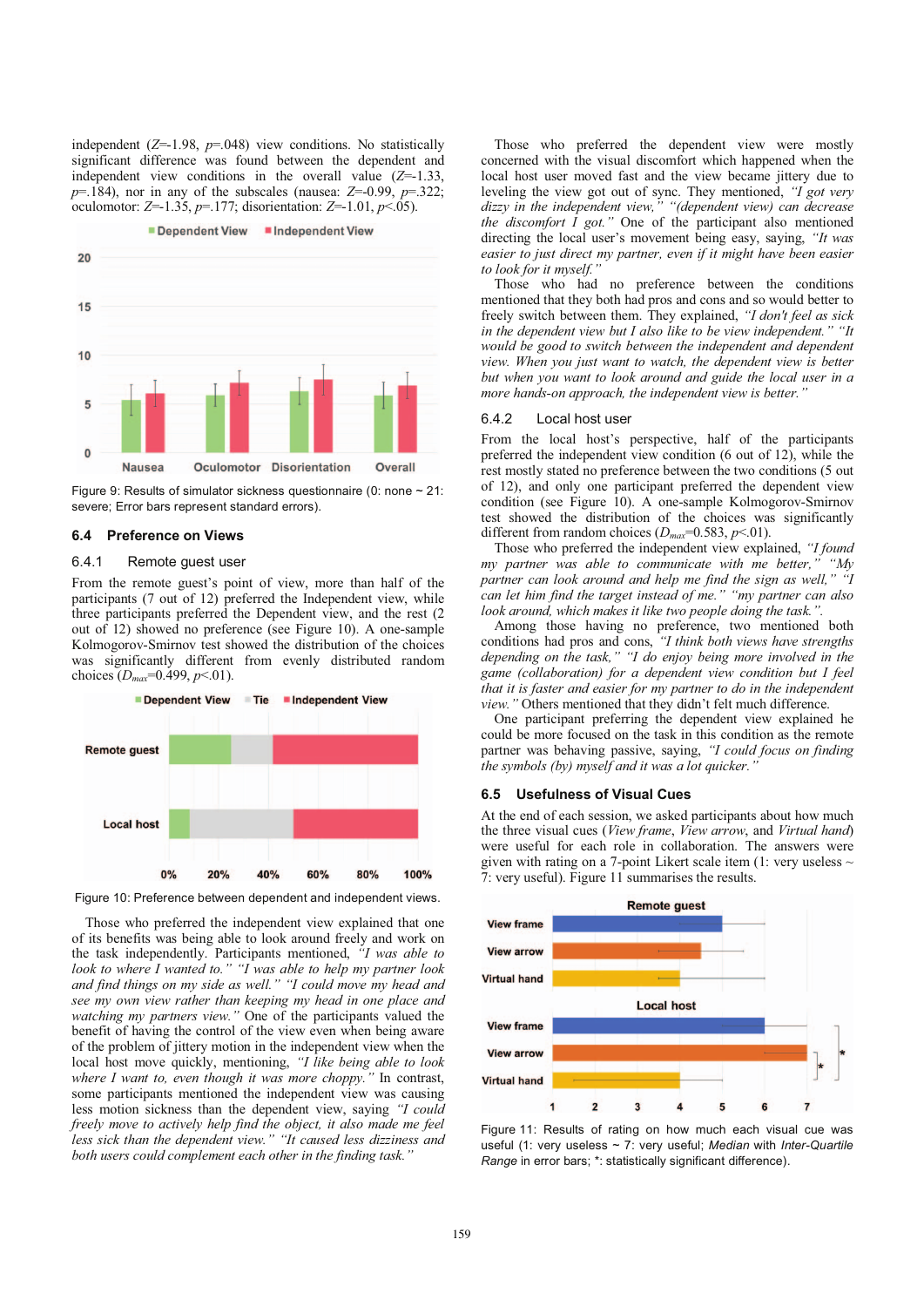As a remote guest, participants perceived the cues being marginally useful by rating close to the neutral value of 4 (*View frame*: *Median*=5, *Inter-Quartile Range*=[4-6]; *View arrow*: *Md*=4.5, *IQR*=[3.5-5.5]; *Virtual hand*: Md=4, *IQR*=[3.5-6]). Comparing the ratings with the neutral value using one-sample Wilcoxon Signed Rank test showed none of the cues has been rated significantly different from the neutral value. Also, no statistically significant difference was found between the cues with Friedman test  $(\chi^2(2)=1.54, p=.463)$ .

Participants perceived the visual cues being more useful for the local host user. The *View frame* and *View arrow* cues were both rated significantly higher than the neutral value (*View frame*: *Md*=6, *IQR*=[5-7], *Z*=2.91, *p*=0.004; *View arrow*: *Md*=7, *IQR*=[6- 7], *Z*=3.04, *p*=0.002), while the *Virtual hand* cue was perceived as not very useful (*Md*=4, *IQR*=[1.5-5]). A Friedman test indicated there was a significant difference between the cues on how useful each visual cue was for the local host user  $(\chi^2(2)=14.63, p=.001)$ . Post hoc tests using Wilcoxson Signed Rank tests with Bonferroni correction (*α*=.0167) showed that participants felt the *View arrow* cue significantly more useful than the *Virtual hand* (*Z*=2.91, *p*=.004), and also the *View frame* cue more useful than the *Virtual hand* ( $Z=2.88$ ,  $p=.004$ ), while there was no significant difference between the *View arrow* and the *View frame* cues.

# 6.6 Preference on Visual Cues

The participants were asked to choose a visual cue they liked most for each role in the collaboration and explain their preference. As a remote guest user, half of the participants (6 out of 12) chose *View frame* as the most preferred visual cue, while three chose *View arrow*, two chose *Virtual hand*, and one participant expressed no preference (see Figure 12). A one-sample Kolmogorov-Smirnov test showed the distribution of the choices was significantly different from evenly distributed random choices  $(D_{max}=0.542, p<0.1)$ .



Figure 12: Preference on visual cues.

Those who chose *View frame* explained its usefulness as *"I could identify where my partner was looking at," "The frame rectangle sometimes served as a pointer. We could agree on the right object without pointing with our hands. My partner seemed to find this easier than pointing with his finger," "I could see where my partner was looking so we could talk about the space we were both focusing on."* 

Those who chose *View arrow* mentioned, *"It is very useful into pointing where your partner is looking," "(I) can follow partner," "Because of the arrow, I can know where he is looking at."*

Two of the participants who found *Virtual hand* useful for the remote guest user explained their choice by mentioning, *"I feel like I can catch my partner attention and indicate to her exactly," "It allows me to provide more feedback to the local user."*

As a local host user, more participants preferred the *View arrow* cue with half of the participants (6 out of 12) choosing it, followed by the *View frame* (4 out of 12). No participant chose *Virtual hand*, while one participant liked the "*Viewframe* combined with the *Virtual arrow*," and another participant mentioned all of the cues were equal. The choices was significantly different from evenly distributed random choices (*Dmax*=0.583, *p*<.01).

Those who chose the *View arrow* cue for the local host user explained the reason as being useful for finding where their partner was looking at even when they were looking away from each other. They mentioned, "*it helps locating where my partner is looking at," "I could understand where the partner look at," "It was nice to direct me towards where my partner was looking," "I always know where he is looking," "view arrow can help me to find what my partner was looking at."*

Those who chose *View frame* mentioned *"I could see where my partner was looking at as most of the time the communication was related to the objects within his view direction," "The frame was enough information to identify a symbol, so the hand wasn't really needed. I didn't use the arrow since I usually found the symbol first, so the partner would adjust to see where I was looking."* 

# 6.7 Suggested System Improvements

Participants were asked about what to improve in the current system in an open-ended question. On the local host user's side, the system was relatively well accepted with half of the participants mentioning that there was nothing much, suggesting the interface was working fairly well. Still there were useful suggestions made. Regarding hardware setup, a participant suggested to *"make the HoloLens lighter on the front"* as the 360 camera mounted on the HoloLens broke the weight balance. Another participant suggested using a better quality camera which is more to benefit on the remote guest side. There were also suggestions regarding improving visual communication cues. Two of the participants mentioned to improve the *Hand gesture* cue to make it more useful. Some participants also suggested adding more cues such as eye gaze, or the partner's face. Another interesting cue suggested was to indicate how the host user's movement is affecting the remote user, for example, indicating to slow down if moving too fast. He mentioned, *"I don't have a sense of how my movements are affecting the other person's view, for example, how sick am I making him when I move. Should I move more slowly?"*

When participants were asked what to improve on remote guest side, the most prominent problem mentioned by seven people was to reduce jitter and make the view smoother. This happened when local host users were moving or turning their head quickly. One of the participants who had troubles with their partner moving fast mentioned, *"I think the VR side was very sickening. I don't think I can work with this system for more than 5 minutes in its current stage. need to reduce physical head movement."* The problem of motion sickness was present with both the dependent and independent views, as in the dependent view the visual motion of the view was not matching the remote guest's head motion (usually staying still) at all, while in the independent view, even though the orientation of the panorama video was leveled, if the local host made fast head movement the system still lagged behind with leveling and stabilising the panorama video into correct orientation, causing a jittery effect. Participants mentioned, *"higher frame rate would make a big difference," "smooth independent view," "make it less blurry when moving," "Frame rate, smoothing," "reduce the shake."*

Other suggestions included improving existing features, such as *"lower the camera angle, as it is too high,"* and making more use of *"gesture."* There were also suggestions of new features to add. As it was understood that there were pros and cons between the dependent and independent views, two participants suggested to let the user switch between the two views. One of them suggested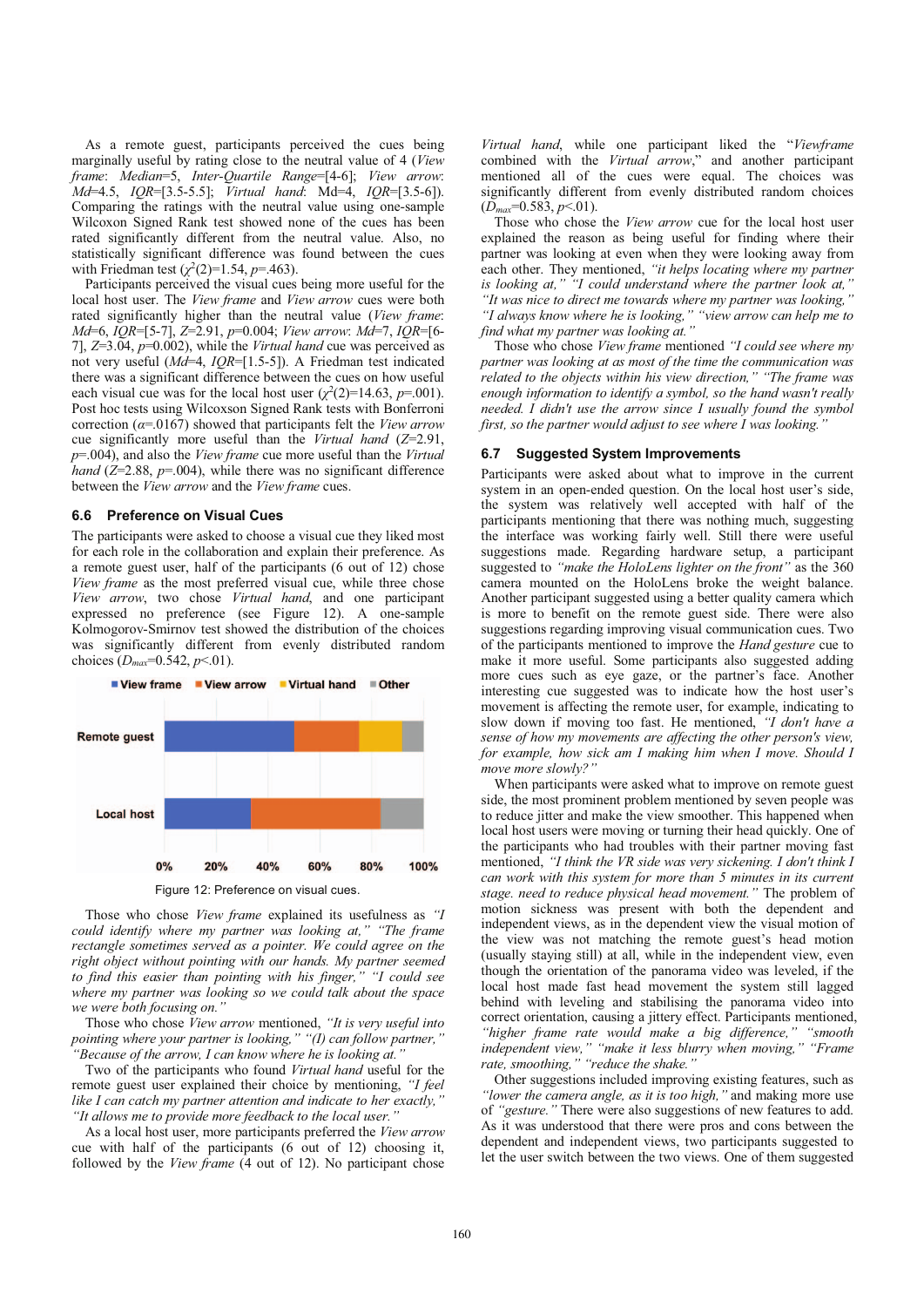this could work as *"snapping to my partner's view"* as needed. Another interesting suggestion was to add visual cues for indicating users to know when *"their gaze intersects with their partner"* for improving sense of sharing focus with each other.

### **7** DISCUSSION

### **7.1 Dependent vs. Independent Views**

Overall the results indicated that the independent view positively contributed to the overall collaborative experience which is similar to the findings from prior work with 2D video conferencing [7][26] and 3D reconstruction based remote collaboration [41]. Participants preferred the independent view more as over half of the participants expressed their preference towards the independent view, while less than 25% preferred the dependent view. Qualitative feedback explained the main benefit of the independent view as giving the remote user freedom to control his or her own view direction, which resulted in the local users feeling that their partner was able to communicate better and also work on the task independently and in parallel.

The results from the co-presence questionnaire were in line with the participants' preference. The independent view was rated as having significantly higher co-presence which comprised of rating items on the participants noticing and sensing each other's presence, and paying attention to each other [16]. In the dependent view, most of the visual cues (except the *Virtual hand*) are not so useful for noticing each other's activities. In contrast, with the independent view, the *View frame* and *View arrow* actively indicate changes in the partner's view direction helping the users to be more aware of each other's activities and focus, which may have contributed to improving the sense of being together. While not strong enough to reach statistical significance, the results of the spatial presence questionnaire also showed a supportive trend of remote guest users having a greater feeling of being 'shifted' to a remote environment (where the host user is located) with the independent view which could have contributed to co-presence.

Regarding the effect of view independency on task performance, no statistical evidence was found which is different from the findings of prior works [7][26][41]. From observations, we noticed that while the participants were able work in parallel and save time to find a target, it also took time for collating views compared to the dependent view in which the two users always have the same view hence no need for asking each other to pay attention to what he or she is looking at. We also noticed that the task performance was strongly influenced by collaboration styles especially with the independent view. In some cases, remote guest users showed passive behaviour of only following the local user's view and confirming what the local host has found, while on the other extreme remote guest users tried to perform the task on their own. Results of the subjective mental effort questionnaire also indicate that task performance and load might be more dependent on the type of tasks and different roles played in collaboration that would need further investigation in the future.

The results from simulator sickness questionnaire indicated participants using the remote guest interface had mild symptoms of discomfort. While there is a need for further investigation with longer term usage, yet we note that no significant difference was found between the dependent and independent view conditions. In line with this result, qualitative feedback given by the participants regarding their preference also showed mixed opinions. The problem of motion sickness was present in both dependent and independent views, as neither of them give full control of the view to the remote guest user. In the dependent view, the remote guest users head motion mismatches the motions of the video view all the time. On the other hand, while the independent view allows the guest users to control their own view direction, still the

translational motion is dependent on the local host's movement. This suggests motion sickness would be also largely dependent on the type of tasks and motions involved in the scene, as it was reported in prior work [22] which found image stabilisation significantly reducing motion sickness in general but not always.

# **7.2 Visual Cues**

We note that verbal communication still remained as the main communication method, and the introduction of visual cues is to complement, but not to replace nor compete with talking. As users would not have traded off verbal communication for a visual cue, our study focused on comparing visual cues among themselves.

The two visual cues indicating the partner's view, *View frame* and *View arrow*, were well received by the participants. They rated the *View frame* and *View arrow* as being more useful than the *Virtual hand*, especially in the local host user's role. This was also reflected in their choice of preferred visual cue with the majority of the participants choosing either the *View frame* or the *View arrow* over the *Virtual hand*. We note that the experimental task being a collaborative visual search task, understanding each other's focus is very important, hence the two view related cues would have received more preference over the *Virtual hand*.

While the *Virtual hand* could be useful for pointing to identify targets [40], *View frame* also worked as a pointing method which rendered the use of hand gestures not very necessary for performing the experimental tasks. We observed that participants tended to verbally describe the target symbols rather than using hand gestures, affirming verbal communication being the main modality. Despite half of the symbols were more complex shapes, rather than trying to give detailed descriptions using hand gestures, remote guest participants tended to just briefly describe certain features of the shape and simply look for the shape through trial and error. We note that the *Virtual hand* would not have been enough for describing complex shapes in the air. It would be interesting to add a function to the system which allows users to draw virtual annotations as in previous work based on 2D video conferencing [25][14] or static panorama [4][38], and further investigate how this helps communication between the users sharing live 360 panorama.

While none of the local host users chose the *Virtual hand* as the most preferred cue, some remote guests did. We postulate that the virtual hand was an additional method for the remote guest users to express themselves, while for the local users, knowing the focus or view of the remote guest user would have been enough for performing the task. In addition, the narrow field of view of the host user's display still limited the visibility of the virtual hand, despite having halo. While the hand gestures were not very useful in the experimental task of visual searching, different types of collaborative tasks could take benefit of richer hand gestures, such as when needing to explain how to manipulate objects, as Higuch *et al.* [17] also suggested. Hand gestures could be also useful as non-verbal communication cue in social interactions. During the user study, we observed some participants moving their hands while talking without necessarily raising them for the system to recognise and show them as a virtual hand. We postulate that capturing and sharing such minor hand gestures could enable the users to better communicate with each other. This would need further investigation in the future.

It is also notable that the *View arrow* cue was more preferred by the local host users than the remote guests. Local users preferred the *View arrow* over the *View frame*, while it was the other way around in the remote guests' case. Also, the participants gave higher ratings on the usefulness of the *View arrow* when working as a local host than as a remote guest  $(Z=2.78, p=.0054)$ . This could have been partly due to the narrow field of view of the AR display used by the local host users. The *View frame* went out of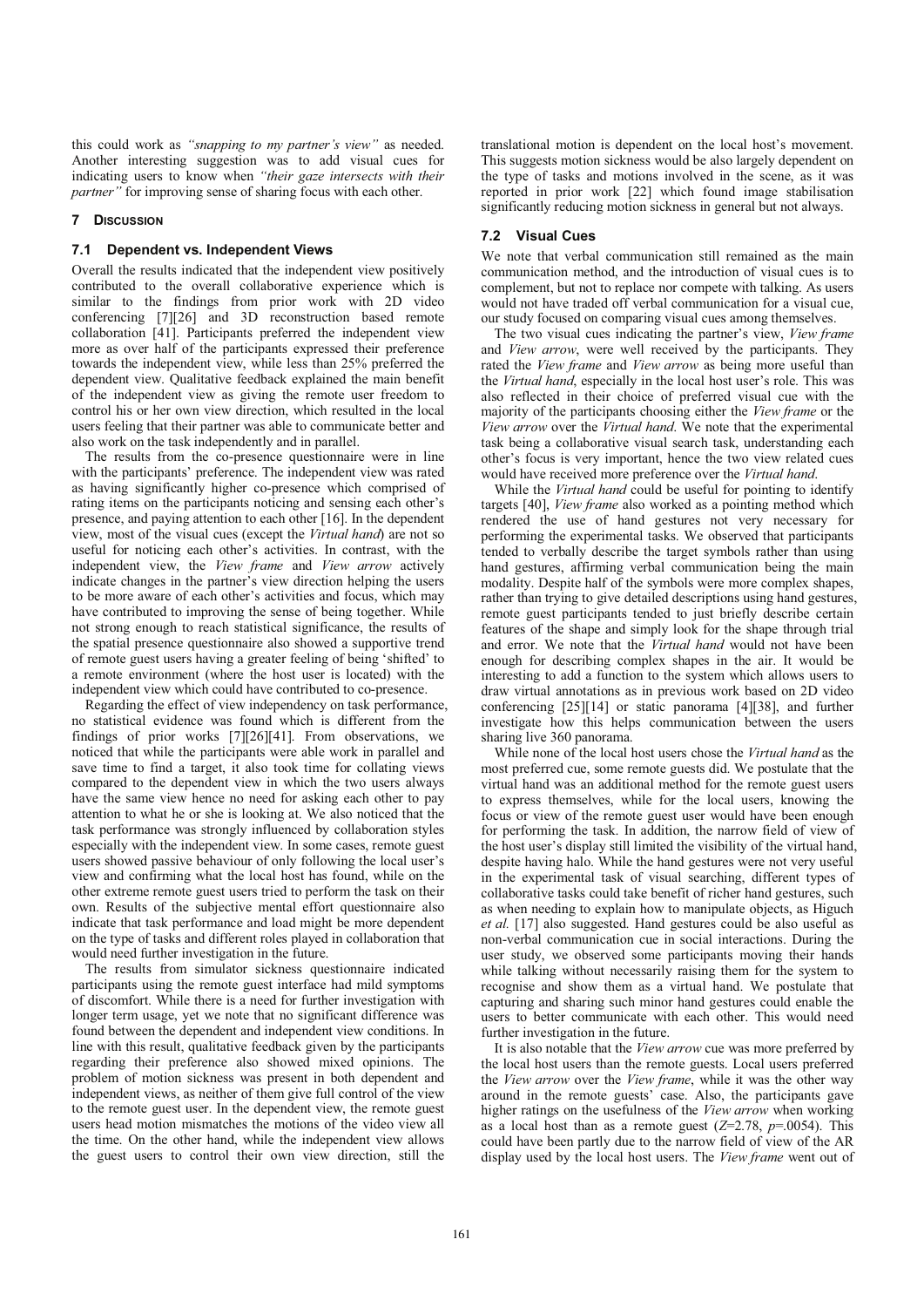the local host user's field of view time to time, while the *View arrow* was always present within the view. In such a way, the *View arrow* was useful for 'finding' where their partner was looking at when the users were looking away from each other. In comparison, the remote guests were using a wide field of view VR HMD, hence it was easier to notice and find the *View frame*. We also note that the *View frame* indicated where exactly their partner is looking at, which could be more useful in wide field of view compared to the *View arrow* which only gave the direction to turn.

# 7.3 Limitations

While the user study helped evaluating the system in a controlled environment with an experimental task, it needs to be further tested in various real-world application scenarios and with longer term usage. Different tasks and work environments would involve a different amount of head movement of the local host user which could either increase or decrease the necessity of view independence. As suggested by the participants, there could be also certain cases where switching between the view modes is more beneficial. Likewise, different MR visual cues could be more useful in certain use cases. While the *Virtual hand* was perceived as not very useful in the collaborative visual search task, other use cases that need communicating complex hand motions (e.g. manipulating physical objects or equipment) or social gestures could certainly benefit from sharing hand gestures.

Another limitation of the user study is the relatively small sample size  $(N=12)$ . While the number of participants was enough to derive statistically significant results, some of the measures (especially the spatial presence questionnaire) showed a *p*-value that is close to the significance level which could have turned out to be statistically significant given more samples. To avoid misrepresenting such cases by simply stating them as nonsignificant results, we tried to capture and report the trend as well as the *p*-values of the non-significant results. Future studies with a larger number of participants with more variants in their background and relationships would be beneficial to draw stronger and more generalisable conclusions.

The prototype system implementation also had certain limitations that would need improvements in the future studies. The most obvious problem was the jittery motions due to off-sync panorama levelling and stabilisation. Using better 360 cameras with an integrated gyro sensor for image stabilisation (e.g., Insta 360 One [21] or Garmin VIRB360 [11]) could be a relatively easy way for improving the system, while adding computer vision based image stabilisation [22] could be another approach. Another limitation is that the MR cues are visualised assuming the user's focus being at a fixed distance. While this was not a huge problem in the user study setup, it is necessary to solve this issue for using the system in a real world scenario. We plan to solve this problem by using the depth sensor and spatial mapping features on the HoloLens. Supporting audio streaming as well as improving video streaming quality (e.g. latency, resolution, etc.) would be other necessary enhancements to further investigate if the system would be usable in real world scenarios where two users are located in further distance.

### **7.4 Design Implications**

Here we summarise the lessons learnt as design implications for future research and development.

1) Use the independent view as default but provide an option to switch to the dependent view as needed. While the independent view is preferred and improves co-presence in MR collaboration, there are certain cases where users can benefit from switching to the dependent view. Therefore, giving an option to switch between the independent and dependent views would be helpful for the users.

2) View awareness cues are not only helpful but important to have. When sharing live 360 video using an independent view, without a view awareness cue, it becomes hard for the users to know where their partner is looking at. View awareness cues not only help users to understand each other's focus and be more aware of each other's activity, but also could be utilised as a pointer. Hence the design of a view frame could pursue such double purpose by not only marking the boundary of the view but also adding a cross mark or similar to the centre.

3) Provide screen space registered cues when using HMDs with a narrow field of view. While visual cues shown in the world space (e.g., *View frame*) are useful for indicating absolute position or direction, when they are out of the user's field of view it becomes useless. This is especially problematic when using a display with a narrow field of view which is still common in optical see-through HMDs. Screen space registered cues (e.g., *View arrow* and halo with the *Virtual hand*) can be helpful in such cases as they remain within the user's view, yet it should be carefully designed so it does not become too much of a clutter.

4) Virtual hands should be considered for more than pointing purpose. While one of its use cases is for making deictic gestures, there are other alternatives that can be better for pointing in terms of accuracy and speed (e.g., in the study the View frame was). Virtual hands should rather be used for making more complex gestures to express non-verbal communication cues (e.g. object manipulation or social interactions).

# **8 CONCLUSIONS AND FUTURE RESEARCH DIRECTIONS**

In this paper we reported on a user study evaluating SharedSphere, a remote collaboration system with shared live 360 panorama video and a Mixed Reality interface. The system allows for enriched two-way collaboration by supporting non-verbal communication cues, including view awareness cues and hand gestures. A user study was conducted to evaluate the benefits of providing an independent view with shared live 360 panorama video, and compare various visual cues overlaid onto the view. The results showed that participants preferred the independent view over the dependent view, as it improved their sense of being together with their partner. Participants reported that the main benefit of sharing a live 360 panorama video view was providing remote guest users with the freedom to control their own view, enabling them to work in parallel and independently from the local host. This not only helped the remote guest users, but the local hosts also reported improved communication as they collaborated with their partner. The results showed that the view awareness cues were very useful, while the hand gestures was not used much for the experimental task. Further evaluation of the system with different types of tasks would be beneficial to investigate how hand gestures could be used in different context.

In the future, we plan to further explore various real-world applications scenarios and conduct user studies to evaluate the system in a real world context. We also plan to improve the system to support richer non-verbal communication cues, such as better hand gesture support, drawing annotations, sharing facial expression and eye gaze tracking. Extending the concept to supporting one-to-many social sharing experiences would be another interesting direction for future investigation. We expect that conducting further studies with these system improvements would lead us to fuller understanding of how shared live 360 panorama video based MR collaborations could be useful for telecommunication and remote collaboration in the future.

### **REFERENCES**

[1] J. Amores, X. Benavides, and P. Maes. ShowMe: A Remote Collaboration System that Supports Immersive Gestural Communication. In *Proceedings of the 33rd Annual ACM*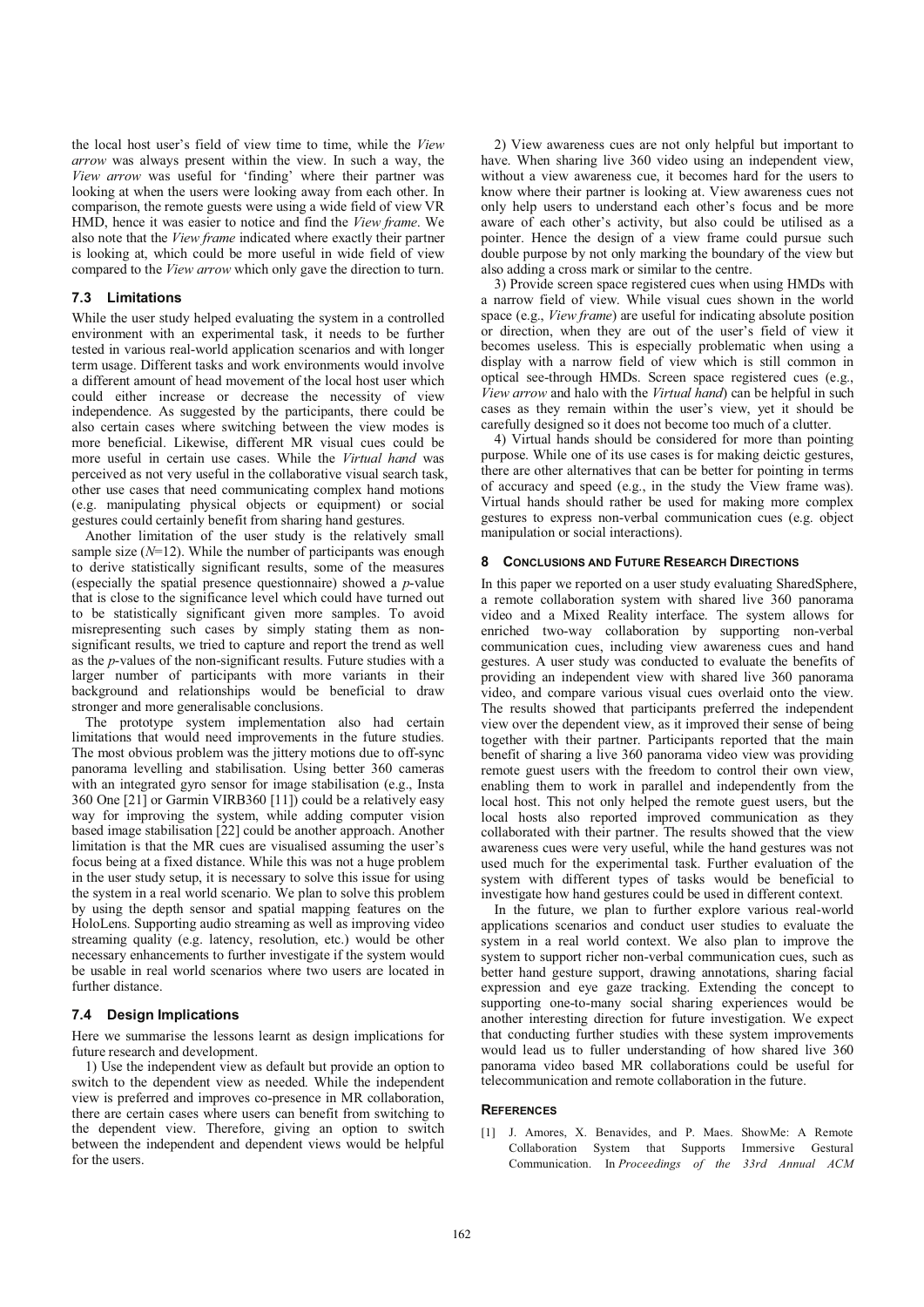*Conference Extended Abstracts on Human Factors in Computing Systems (CHI EA '15)*. ACM, New York, NY, USA, pp. 1343-1348, 2015.

- [2] S. Barathan, G. A. Lee, M. Billinghurst, and R. W. Lindeman. Sharing Gaze for Remote Instruction. In *Proceedings of ICAT-EGVE 2017 - International Conference on Artificial Reality and Telexistence and Eurographics Symposium on Virtual Environments*, pp. 177-184, 2017.
- [3] P. Baudisch and R. Rosenholtz. Halo: a technique for visualizing offscreen objects. In *Proceedings of the SIGCHI Conference on Human Factors in Computing Systems (CHI '03),* pp. 481–488, 2003.
- [4] M. Billinghurst, A. Nassani, and C. Reichherzer. Social panoramas: using wearable computers to share experiences. In *SIGGRAPH Asia 2014 Mobile Graphics and Interactive Applications*, Article 25, 2014.
- [5] M. Cai, S. Masuko, and J. Tanaka. Gesture-based Mobile Communication System Providing Side-by-side Shopping Feeling. In *Proceedings of the 23rd International Conference on Intelligent User Interfaces Companion (IUI '18 Companion)*, ACM, New York, NY, USA, Article 2, pp. 1-2, 2018.
- [6] S. E. Chen. QuickTime ® VR An Image-Based Approach to Virtual Environment Navigation. In *Proceedings of the 22nd annual conference on Computer graphics and interactive techniques* 29, Annual Conference Series, pp. 29–38, 1995.
- [7] S. R. Fussell, L. D. Setlock, and R. E. Kraut. Effects of headmounted and scene-oriented video systems on remote collaboration on physical tasks. In *Proceedings of the SIGCHI conference on Human factors in computing systems (CHI'03)*, Ft. Lauderdale, Florida, USA, 05–10 April 2003. New York: ACM, pp. 513–520, 2003.
- [8] S. R. Fussell, L. D. Setlock, J. Yang, J. Ou, and E. Mauer. Gestures Over Video Streams to Support Remote Collaboration on Physical Tasks. *Human-Computer Interaction 19*, 3: 273–309, 2004.
- [9] L. Gao, H. Bai, G. Lee, and M. Billinghurst. An oriented point-cloud view for MR remote collaboration. In *SIGGRAPH ASIA 2016 Mobile Graphics and Interactive Applications on - SA '16*: 1–4, 2016.
- [10] L. Gao, H. Bai, T. Piumsomboon, G. A. Lee, R. W. Lindeman, and M. Billinghurst. Real-time Visual Representations for Mixed Reality Remote Collaboration. In *Proceedings of ICAT-EGVE 2017 - International Conference on Artificial Reality and Telexistence and Eurographics Symposium on Virtual Environments*, pp. 87-95, 2017.
- [11] Garmin VIRB360. http://virb.garmin.com
- [12] S. Gauglitz, C. Lee, M. Turk, and T. Höllerer. Integrating the physical environment into mobile remote collaboration. In *Proceedings of the 14th international conference on Humancomputer interaction with mobile devices and services (MobileHCI '12)*. ACM, New York, NY, USA, pp. 241-250, 2012.
- [13] S. Gauglitz, B. Nuernberger, M. Turk, and T. Höllerer. Worldstabilized annotations and virtual scene navigation for remote collaboration. In Proceedings of the 27th annual ACM symposium on User interface software and technology (UIST '14). ACM, New York, NY, USA, pp. 449-459, 2014.
- [14] S. Gauglitz, B. Nuernberger, M. Turk, and T. Höllerer. In Touch with the Remote World: Remote Collaboration with Augmented Reality Drawings and Virtual Navigation. In *Proceedings of the 20th ACM Symposium on Virtual Reality Software and Technology (VRST '14)*, pp. 197-205, 2014.
- [15] K. Gupta, G. A. Lee, and M. Billinghurst. Do you see what I see? the effect of gaze tracking on task space remote collaboration. *IEEE Transactions on Visualization and Computer Graphics 22*, 11: 2413– 2422, 2016.
- [16] C. Harms and F. Biocca. Internal Consistency and Reliability of the Networked Minds Measure of Social Presence. *Seventh Annual International Workshop: Presence 2004*: 246–251, 2004. Retrieved from http://cogprints.org/7026/
- [17] K. Higuch, R. Yonetani, and Y. Sato. Can Eye Help You?: Effects of Visualizing Eye Fixations on Remote Collaboration Scenarios for

Physical Tasks. In *Proceedings of the 2016 CHI Conference on Human Factors in Computing Systems*: 5180–5190, 2016.

- [18] G. A. Lee, S. Kim, Y. Lee, A. Dey, T. Piumsomboon, M. Norman, and M. Billinghurst. [POSTER] Mutually Shared Gaze in Augmented Video Conference. In *Proceedings of 2017 IEEE International Symposium on Mixed and Augmented Reality (ISMAR-Adjunct)*, pp. 79-80, 2017.
- [19] G. A. Lee, S. Kim, Y. Lee, A. Dey, T. Piumsomboon, M. Norman, and M. Billinghurst. Improving Collaboration in Augmented Video Conference using Mutually Shared Gaze. In *Proceedings of ICAT-EGVE 2017 - International Conference on Artificial Reality and Telexistence and Eurographics Symposium on Virtual Environments*, pp. 197-204, 2017.
- [20] G. A. Lee, T. Teo, S. Kim, and M. Billinghurst. Mixed reality collaboration through sharing a live panorama. In SIGGRAPH Asia 2017 Mobile Graphics & Interactive Applications (SA '17), Article 14, pp. 1-4, 2017.
- [21] Insta360 ONE. https://www.insta360.com/product/insta360-one
- [22] S. Kasahara, S. Nagai, and J. Rekimoto. JackIn Head : Immersive Visual Telepresence System with Omnidirectional Wearable Camera. *IEEE Transactions on Visualisation and Computer Graphics 23*, 3: 217–225, 2015.
- [23] R. S. Kennedy, N. E. Lane, K. S. Berbaum, and Michael G. Lilienthal. Simulator Sickness Questionnaire: An Enhanced Method for Quantifying Simulator Sickness. *The International Journal of Aviation Psychology* 3, 3: 203–220, 1993.
- [24] S. Kim, G. A. Lee, N. Sakata, A. Dünser, E. Vartiainen, and M. Billinghurst. Study of augmented gesture communication cues and view sharing in remote collaboration. In *Proceedings of IEEE International Symposium on Mixed and Augmented Reality 2013 (ISMAR 2013)*, pp. 261-262, 2013.
- [25] S. Kim, G. Lee, N. Sakata, and M. Billinghurst. Improving copresence with augmented visual communication cues for sharing experience through video conference. In *Proceedings of IEEE International Symposium on Mixed and Augmented Reality - Science and Technology 2014 (ISMAR 2014)*, pp. 83–92, 2014.
- [26] S. Kim, M. Billinghurst, and G. Lee. The Effect of Collaboration Styles and View Independence on Video-Mediated Remote Collaboration. *Computer Supported Cooperative Work (CSCW)*, pp. 1-39, 2018.
- [27] M. Le Chénéchal, T. Duval, V. Gouranton, J. Royan, and B. Arnaldi. Vishnu: virtual immersive support for helping users an interaction paradigm for collaborative remote guiding in mixed reality. In *Proceedings of 2016 IEEE Third VR International Workshop on Collaborative Virtual Environments (3DCVE),* pp. 9-12, 2016.
- [28] Leap Motion. https://www.leapmotion.com
- [29] R. Masoni, F. Ferrise, M. Bordegoni, M. Gattullo, A. E. Uva, M. Fiorentino, E. Carrabba, and M. Di Donato. Supporting Remote Maintenance in Industry 4.0 through Augmented Reality. *Procedia Manufacturing*, 11, 1296-1302, 2017.
- [30] Microsoft HoloLens. https://www.microsoft.com/en-us/hololens
- [31] P. Milgram and F. Kishino. Taxonomy of mixed reality visual displays. *IEICE Transactions on Information and Systems* E77–D, 12: 1321–1329, 1994.
- [32] J. Müller, T. Langlotz and H. Regenbrecht. PanoVC: Pervasive telepresence using mobile phones. In *Proceedings of 2016 IEEE International Conference on Pervasive Computing and Communications (PerCom)*, Sydney, NSW, pp. 1-10, 2016.
- [33] B. Nuernberger, K. Lien, T. Höllerer, M. Turk. Interpreting 2d gesture annotations in 3d augmented reality. In *Proceedings of 2016 IEEE Symposium on 3D User Interfaces (3DUI 2016),* pp. 149-158, 2016.
- [34] B. Nuernberger, M. Turk, and T. Höllerer. Evaluating snapping-tophotos virtual travel interfaces for 3D reconstructed visual reality. In *Proceedings of the 23rd ACM Symposium on Virtual Reality*